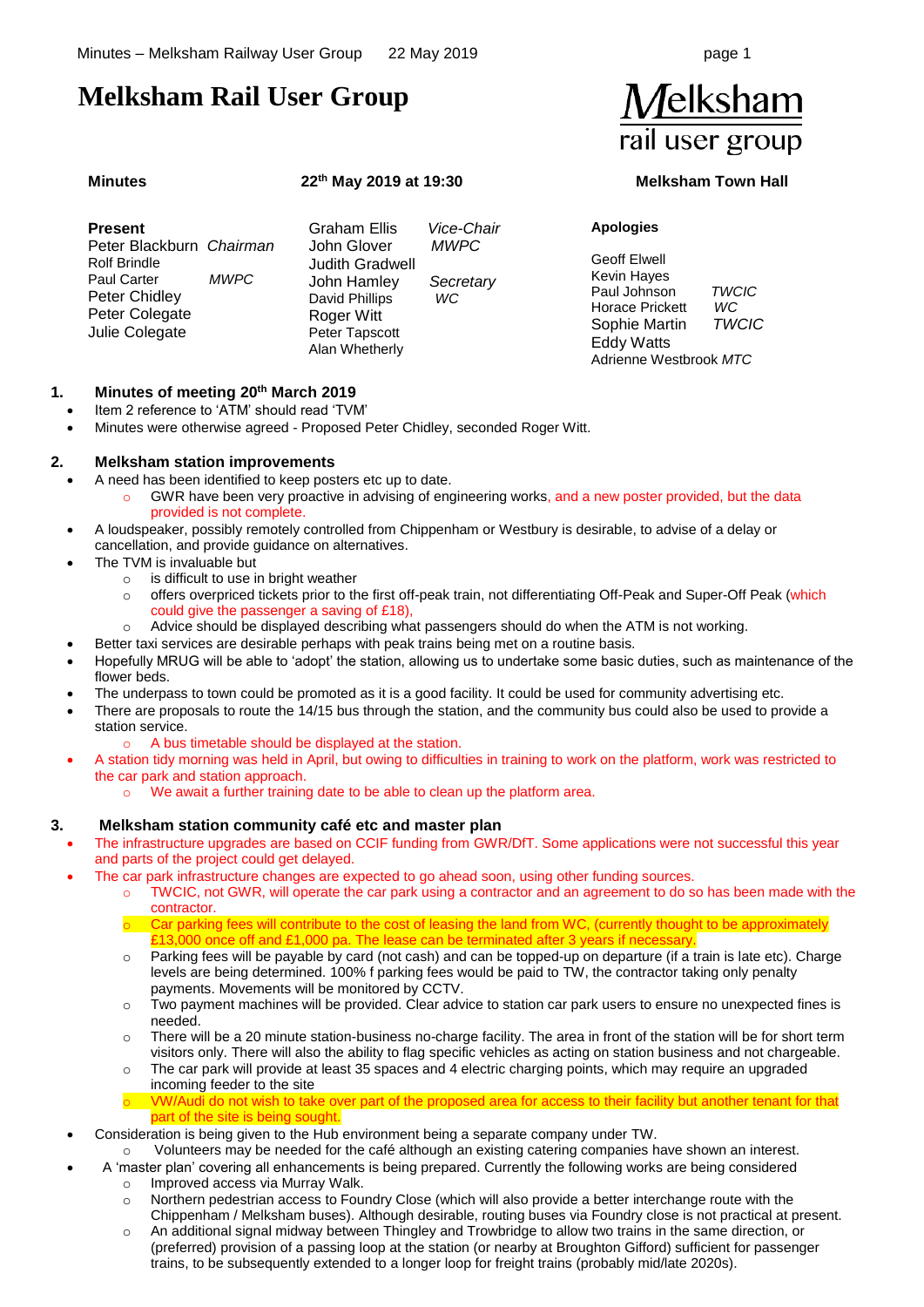o Improved subway access and making the underpass more inviting.

#### **Times of buses at station**

# **4. Service issues**

- TW is still pressing for
	- $\circ$  an hourly service in each direction (by 2020) which needs a loop to provide timetable resilience.
		- ➢ A design solution for the passing loop will be needed, hopefully funded in CP6. The LEP may be able to assist but will need matched funding.
	- o Extension of the route to Southampton (possibly the airport), but the timescale for a potential service
	- commencement is not yet known. It is not included in the December 2019 timetable.
- The following changes are also desirable (in advance of the more frequent service)
	- o Provision of trains to fill gaps, such as an additional down commuting service in the morning, and for later/earlier services (such as 5:20 and 17:20 up, 7:36 and 22:36 down) are still urgently needed
	- o User requests for earlier and later trains in each direction indicate that additional passenger generation could be created at those times
	- $\circ$  There is a further need for later trains from Bristol/Bath to Chippenham on weekdays.
	- The current rail service seems relatively reliable, after an initial poor start in 2019.
		- o Given the 2 hourly schedule, provision of road transport automatically (without chasing the helpdesk) is desirable.
		- o MRUG would like to keep track of any service issues, and members should report these, via the Coffee Shop or by email to [info@mrug.org.uk.](mailto:info@mrug.org.uk)
- The provisional timetable for 12<sup>th</sup> December 2019 onwards has a number of changes, some of which have significant implications, e.g.
	- o the 17:35 ex Swindon will run earlier which could affect working commuters.
	- o some connections are improved and others are less convenient.
	- o there is one less train (in one direction)
- CoOp have been considering an open-access service from Taunton northwards through the TW line to Oxford and beyond for some years, as an open access service provider
	- o They have held meetings to discuss current plans for a 2 hourly service Taunton to Nottingham. A further meeting is scheduled for Westbury on 6<sup>th</sup> June.
	- $\circ$  Provision of such a service would mean an hourly service on the TW. How this would be implemented is not clear at this time. Proposal appear to indicate a start in 2021.
- During significant planned disruptions, MRUG would like to see a manned assistant to provide help to users. GWR have been unable to provide this due to the lack of 'welfare' facilities.
	- o Arrangements for alternative transport in the event of a cancellation are not satisfactory. This will be addressed with GWR.
	- Taxis are often made available from the manned stations but only after a long delay. At Melksham where there is no manning, getting a GWR provided taxi is much more difficult.
		- ➢ Taxis using a station rank are obliged to accept railway business if requested, as part of the agreement to use the rank
	- o An example of unsatisfactory provision was last summer. A taxi brought passengers from Swindon to Melksham. At Melksham there were other passengers stranded, but the taxi was not authorised to take them on.

# **5. Promotion**

- Spring and summer outings to the south coast, a visit to Imber, and guided walks are provisionally scheduled.
- A 2019 Santa trip will be held, possibly running on two trains to allow additional participation.
- The MRUG website at [www.mrug.org.uk.](http://www.mrug.org.uk/)has been remodelled and now includes real-ttime train and bus information, and a wealth of other local information related to transport.
- Timetable leaflets for the TW route (for May to December 2019) are available.
	- o A Melksham based leaflet covering trains and buses will be produced, costs of printing to be the MRUG's account. • A guided outing by train to Weymouth is planned.
- A stand at Shaw fete and participation in both the Melksham River/food festival and the Carnival are planned.

# **6. Buses**

- The MRUG plan to include buses in its remit, on the basis of integrated public transport.
- One of the Officers is a member of Bath Bus User Panel. Members of MRUG met to discuss detailed changes to some Melksham services prior to a meeting on local buses
- The 21:30 ex Bath D3 goes empty stock to Westbury after Melksham, partly due to driver hours limitations, Proposals to run this via Bowerhill (which is almost on the same route are being pursued.
- Bus routes 14&15 are being looked at in detail. By some minor changes to the route and retiming, a service from the new housing estates to the station in peak (and other hours) would be possible.
- Use of the community bus to provide a station service, perhaps with volunteer drivers, is being considered**.**

# **7. Finance**

• A grant will be applied for from Melksham Town Council.

# **8. Other Organisations**

- **TransWilts** activities have been covered elsewhere in these minutes.
	- o Discussion is needed on the role of a Melksham station 'ambassador'.
- MRUG officers have agreed to apply for membership of **ACoRP** as a station 'friend'. This could open new avenues of funding to MRUG.